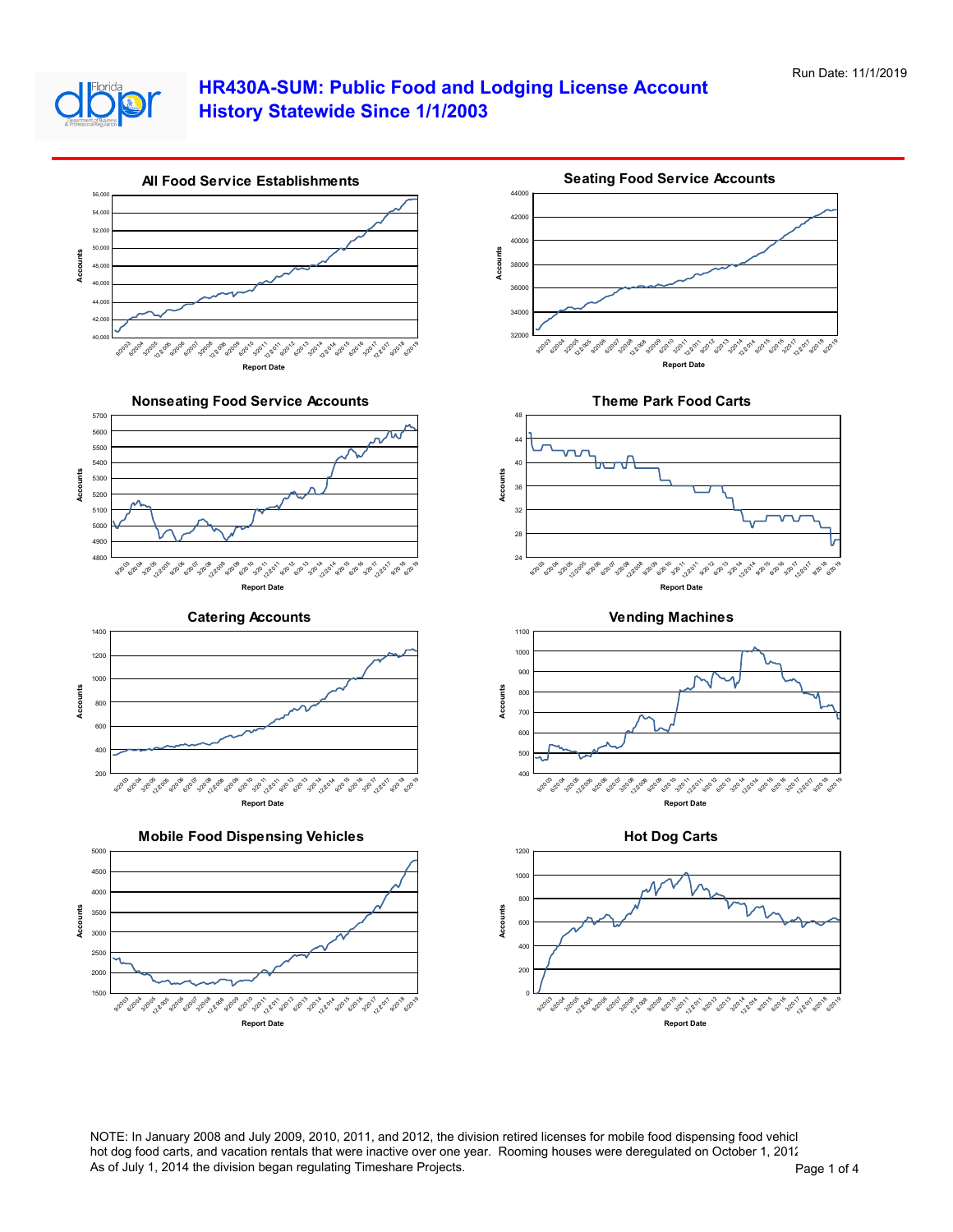



NOTE: In January 2008 and July 2009, 2010, 2011, and 2012, the division retired licenses for mobile food dispensing food vehicl hot dog food carts, and vacation rentals that were inactive over one year. Rooming houses were deregulated on October 1, 2012. As of July 1, 2014 the division began regulating Timeshare Projects. And The Contract of Assembly 1, 2014 the division began regulating Timeshare Projects.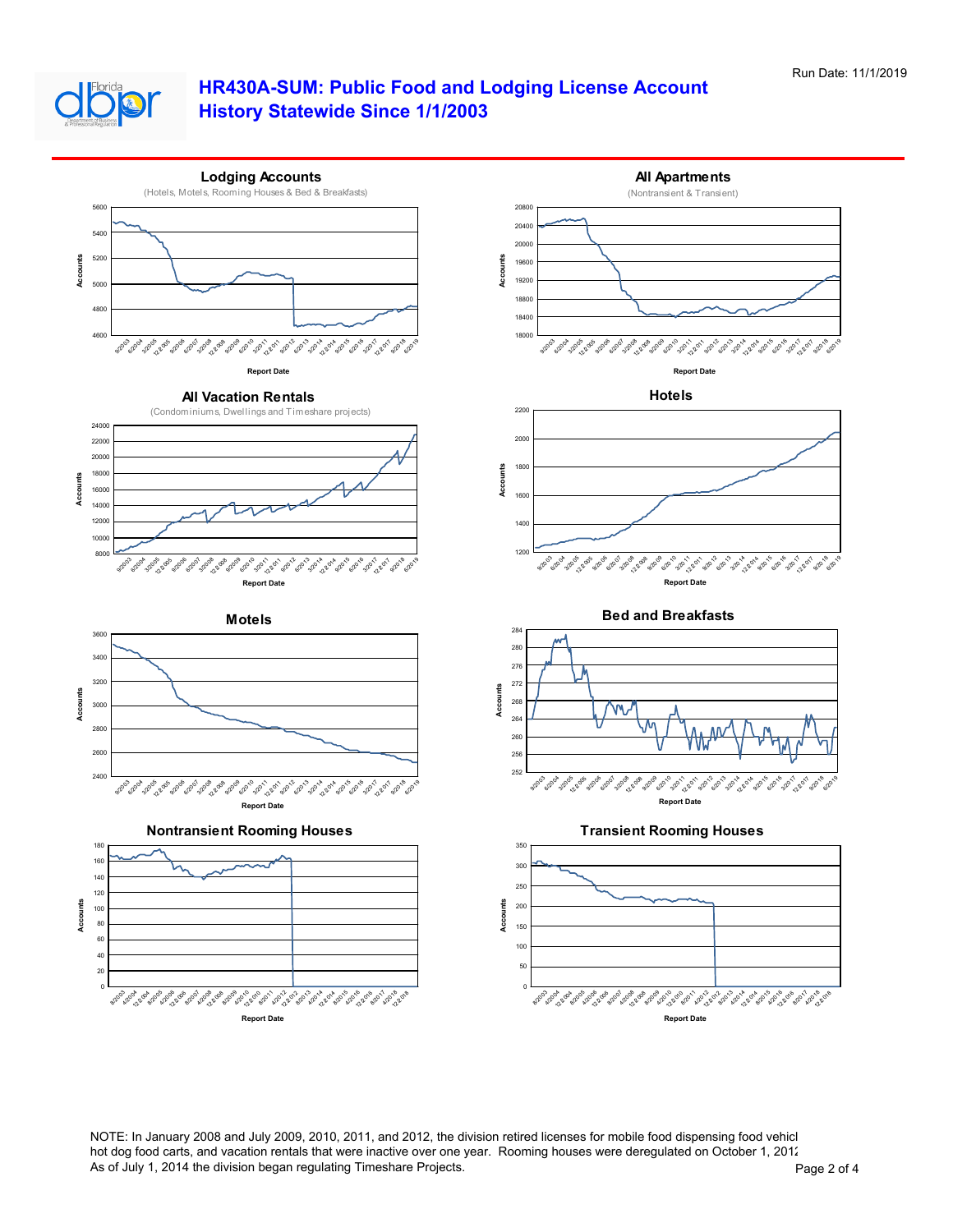



NOTE: In January 2008 and July 2009, 2010, 2011, and 2012, the division retired licenses for mobile food dispensing food vehicl hot dog food carts, and vacation rentals that were inactive over one year. Rooming houses were deregulated on October 1, 2012. As of July 1, 2014 the division began regulating Timeshare Projects. And The State 1 of 4